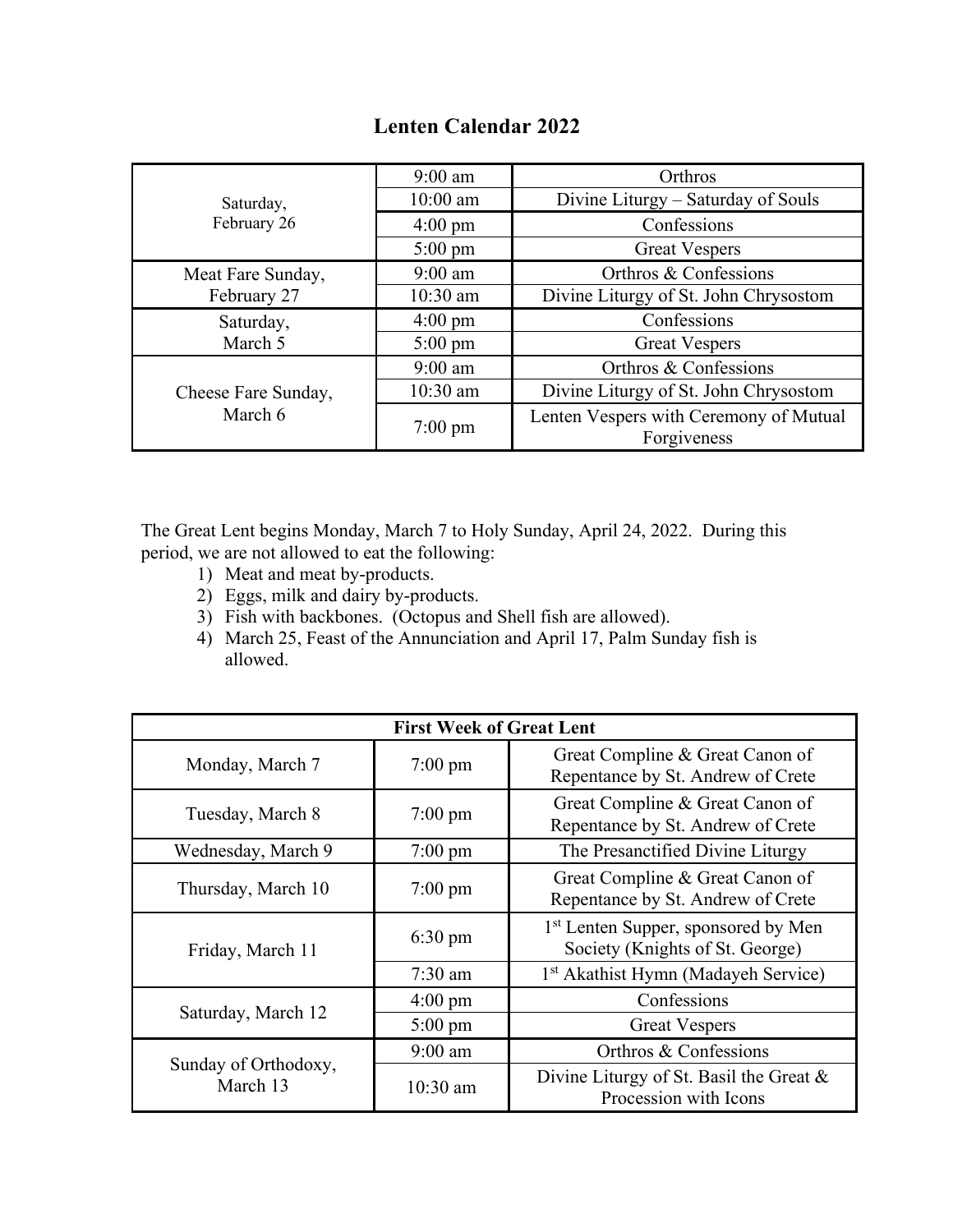| <b>Second Week of Great Lent</b>           |                   |                                                                                                   |
|--------------------------------------------|-------------------|---------------------------------------------------------------------------------------------------|
| Monday, March 14                           | $7:00 \text{ pm}$ | <b>Great Compline</b>                                                                             |
| Tuesday, March 15                          | $7:00 \text{ pm}$ | <b>Great Compline</b>                                                                             |
| Wednesday, March 16                        | $7:00 \text{ pm}$ | The Presanctified Divine Liturgy                                                                  |
| Thursday, March 17                         | $7:00 \text{ pm}$ | <b>Great Compline</b>                                                                             |
| Friday, March 18                           | $6:30 \text{ pm}$ | 2 <sup>nd</sup> Lenten Supper, sponsored by the YAM<br>(Young Adult Ministery) & the Teen<br>SOYO |
|                                            | $7:30$ am         | 2 <sup>nd</sup> Akathist Hymn (Madayeh Service)                                                   |
| Saturday, March 19                         | $10:00$ am        | Divine Liturgy – Saturday of Souls                                                                |
|                                            | $4:00 \text{ pm}$ | Confessions                                                                                       |
|                                            | $5:00 \text{ pm}$ | <b>Great Vespers</b>                                                                              |
| Sunday of St. Gregory<br>Palamas, March 20 | $9:00 \text{ am}$ | Orthros & Confessions                                                                             |
|                                            | $10:30$ am        | Divine Liturgy of St. Basil the Great                                                             |

| <b>Third Week of Great Lent</b>       |                   |                                                                                                                               |
|---------------------------------------|-------------------|-------------------------------------------------------------------------------------------------------------------------------|
| Monday, March 21                      | $7:00 \text{ pm}$ | <b>Great Compline</b>                                                                                                         |
| Tuesday, March 22                     | $7:00 \text{ pm}$ | <b>Great Compline</b>                                                                                                         |
| Wednesday, March 23                   | $7:00 \text{ pm}$ | The Presanctified Divine Liturgy                                                                                              |
| Thursday, March 24                    | $7:00 \text{ pm}$ | Great Vespers with Litia-Artoklasia for the<br>Feast of the Annunciation                                                      |
| Friday, March 25                      | $9:00$ am         | <b>Festal Orthros</b>                                                                                                         |
|                                       | $6:00 \text{ pm}$ | Vesperal Divine Liturgy of St. John<br>Chrysostom for the Feast of Annunciation<br>with the third stasis of the Akathist Hymn |
|                                       | $8:00 \text{ pm}$ | 3 <sup>rd</sup> Lenten Supper for the Feast of the<br>Annunciation, sponsored by the Ladies<br>Organization                   |
|                                       | $4:00 \text{ pm}$ | Confessions                                                                                                                   |
| Saturday, March 26                    | $5:00 \text{ pm}$ | <b>Great Vespers</b>                                                                                                          |
| Sunday of the Holy Cross,<br>March 27 | $9:00$ am         | Orthros & Confessions                                                                                                         |
|                                       | $10:30$ am        | Divine Liturgy of St. Basil the Great,<br>Followed by a Procession & Veneration of<br>the Holy Cross                          |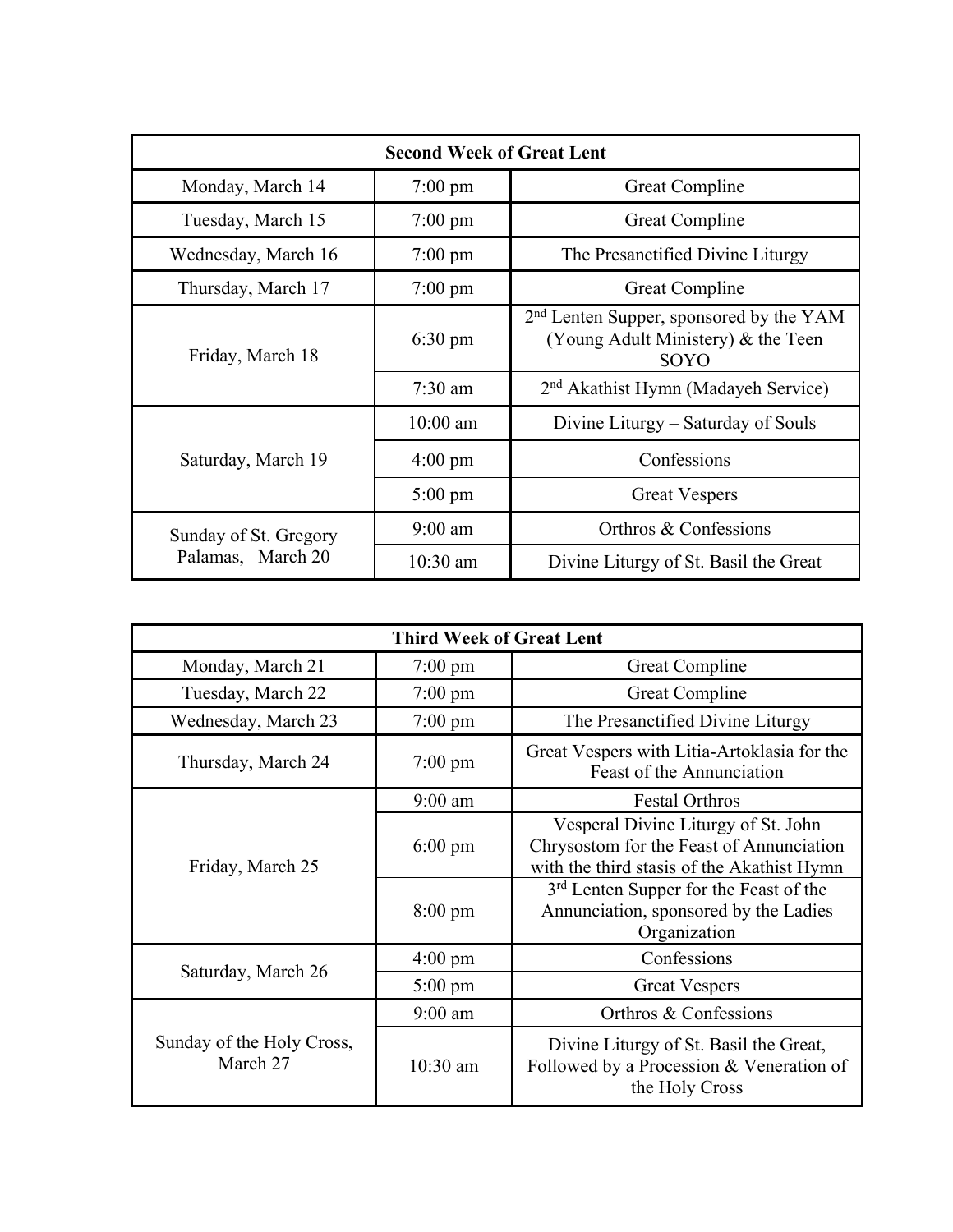| <b>Fourth Week of Great Lent</b>        |                   |                                                                          |
|-----------------------------------------|-------------------|--------------------------------------------------------------------------|
| Monday, March 28                        | $7:00 \text{ pm}$ | <b>Great Compline</b>                                                    |
| Tuesday, March 29                       | $7:00 \text{ pm}$ | <b>Great Compline</b>                                                    |
| Wednesday, March 30                     | $7:00 \text{ pm}$ | The Presanctified Divine Liturgy                                         |
| Thursday, March 31                      | $7:00 \text{ pm}$ | <b>Great Compline</b>                                                    |
| Friday, April 1                         | $6:30 \text{ pm}$ | 4 <sup>th</sup> Lenten Supper, sponsored by the Order<br>of St. Ignatius |
|                                         | $7:30$ am         | 4 <sup>th</sup> Akathist Hymn (Madayeh Service)                          |
| Saturday, April 2                       | $10:00$ am        | Divine Liturgy – Saturday of Souls                                       |
|                                         | $4:00 \text{ pm}$ | Confessions                                                              |
|                                         | $5:00 \text{ pm}$ | <b>Great Vespers</b>                                                     |
| Sunday of St. John Climacus,<br>April 3 | $9:00$ am         | Orthros & Confessions                                                    |
|                                         | 10:30 am          | Divine Liturgy of St. Basil the Great                                    |

| <b>Fifth Week of Great Lent</b>          |                   |                                                                                                                      |
|------------------------------------------|-------------------|----------------------------------------------------------------------------------------------------------------------|
| Monday, April 4                          | $7:00$ pm         | <b>Great Compline</b>                                                                                                |
| Tuesday, April 5                         | $7:00 \text{ pm}$ | Great Compline                                                                                                       |
| Wednesday, April 6                       | $7:00 \text{ pm}$ | The Presanctified Divine Liturgy                                                                                     |
| Thursday, April 7                        | $7:00 \text{ pm}$ | Little Compline with the full Great Canon<br>of Repentance by St. Andrew of Crete & the<br>life of St. Mary of Egypt |
| Friday, April 8                          | $6:30 \text{ pm}$ | 5 <sup>th</sup> Lenten Supper, sponsored by the Parish<br>Council                                                    |
|                                          | $7:30$ am         | 5 <sup>th</sup> Akathist Hymn (Madayeh Service)                                                                      |
| Saturday, April 9                        | $4:00 \text{ pm}$ | Confessions                                                                                                          |
|                                          | $5:00 \text{ pm}$ | <b>Great Vespers</b>                                                                                                 |
| Sunday of St. Mary of Egypt,<br>April 10 | $9:00$ am         | Orthros & Confessions                                                                                                |
|                                          | $10:30$ am        | Divine Liturgy of St. Basil the Great                                                                                |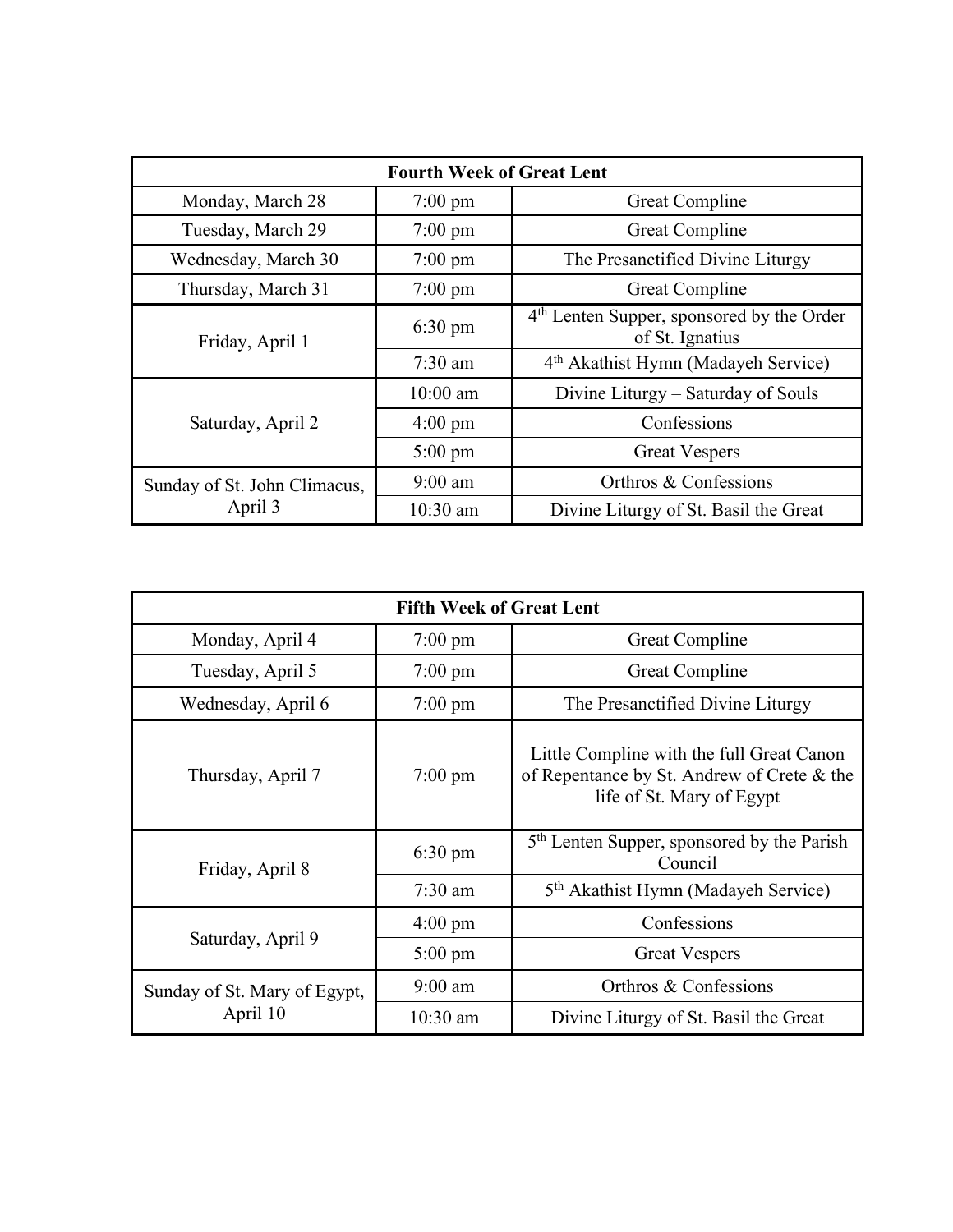| <b>Sixth Week of Great Lent</b> |                   |                                                             |
|---------------------------------|-------------------|-------------------------------------------------------------|
| Monday, April 11                | $7:00 \text{ pm}$ | <b>Great Compline</b>                                       |
| Tuesday, April 12               | $7:00 \text{ pm}$ | <b>Great Compline</b>                                       |
| Wednesday, April 13             | $7:00 \text{ pm}$ | The Presanctified Divine Liturgy                            |
| Thursday, April 14              | $7:00 \text{ pm}$ | Great Compline                                              |
| Friday, April 15                | $10:00$ am        | The Presanctified Divine Liturgy                            |
|                                 | $7:00 \text{ pm}$ | Little Compline with the Canon of the<br>Raising of Lazarus |
| Lazarus Saturday, April 16      | $9:00$ am         | Orthros                                                     |
|                                 | 10:30 am          | Divine Liturgy of St. John Chrysostom *                     |
|                                 | $4:00 \text{ pm}$ | Confessions                                                 |
|                                 | $5:00 \text{ pm}$ | <b>Great Vespers</b>                                        |

\*All Church School children and their parents, their Grandparents and their Godparents, will attend the Divine Liturgy on Lazarus Saturday and take Communion. Following the Liturgy, they will all have Brunch together with the Sunday School teachers.

## **SCHEDULE OF SERVICES FOR PALM SUNDAY AND HOLY WEEK**

- **1)** Candles for your children will be available at the Church Vestibule, donation \$5.00 per candle.
- **2)** During the Divine Liturgy and the procession, you are kindly requested to keep proper decorum, let us all behave in order, in discipline and in peace so that we can pray in one mind and one heart, and that Our Lord may hear our supplications and bestow upon us His Blessings.
- **3)** All beloved parishioners are requested not to park their cars in the driveways. Procession will start from the outside main door of the Church, turn left on driveway behind the building into the parking lot, around the Church back to the main door and into the Church.